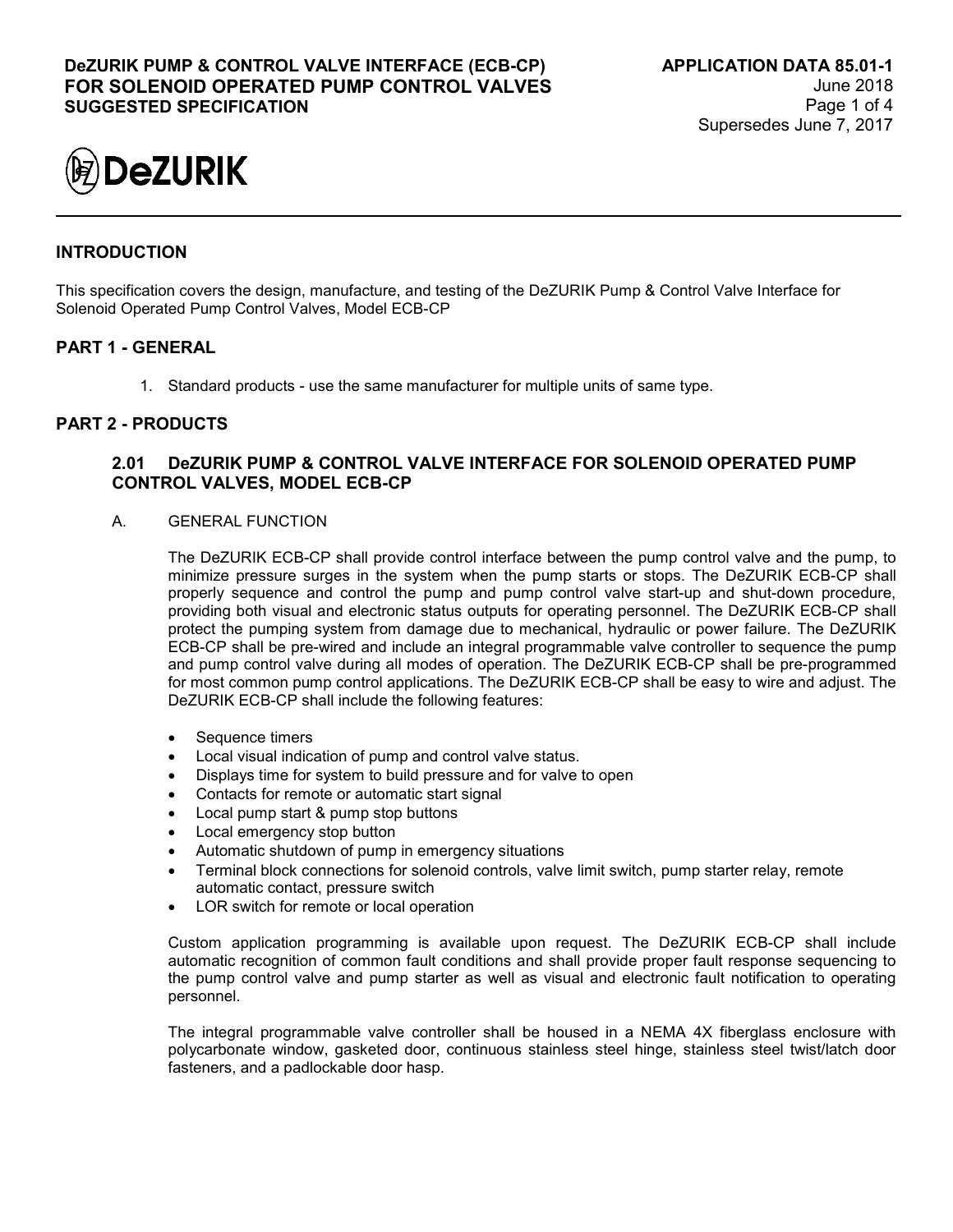The DeZURIK ECB-CP shall include alarms, adjustable timers, system indicators, providing local visual indicators for both normal operation and alarm conditions.

The DeZURIK ECB-CP shall include an externally mounted three position "Local-Off-Remote" switch to provide local or remote pump start/stop operation. Externally mounted pump start and pump start buttons shall be provided for local operation. The DeZURIK ECB-CP shall be supplied with contacts for remote start, a pressure switch and a valve limit switch.

The DEZURIK ECB-CP shall require a minimal amount of field wiring.

#### B. SOLENOID OPERATED PUMP CONTROL VALVE

Upon receipt of a local or remote pump start command, the ECB-CP energizes the emergency solenoid pilot valve and activates the pump start output. The pump starts and pressure builds against a closed pump control valve. Once system pressure has been made, the normal solenoid valve is energized by the DeZURIK ECB-CP and the valve begins to slowly open. The opening rate of speed shall be controlled by the opening speed control. Line pressure is gradually increased to full pumping head.

When the pump is signaled to shut-off, the normal solenoid pilot valve shall first de-energize and the pump control valve begins to close slowly, at a rate controlled by the closing speed control. Flow is gradually reduced while the pump continues to run. When the pump control valve is nearing the fully closed position, a limit switch assembly affixed to the cover of the pump control valve indicates the valve is fully closed and the pump shuts off and the solenoid pilot valve is de-energized.

Should a power failure occur while the pump is running, both solenoid valves shall be de-energized and the pump control valve will close quickly, at the rate set by the emergency closing speed control, preventing reverse flow.

#### C. PANEL TECHNICAL INFORMATION AND CONSTRUCTION:

#### **Visual Indications:**

- 1. Pump Status White = Pump Off, Amber = Pump On
- 2. Pressure Switch Status Flashing Blue = Below Minimum, Steady Blue = Pressure OK
- 3. Valve Status Red = Valve Closed, Flashing Green = Normal Solenoid Energized, Valve is Opening,
- Steady Green = Normal Solenoid Energized, Valve Fully Open
- 4. Emergency Stop Status Emergency stop enabled when displayed
- 5. System Failure Status Indicates a system failure when displayed
	- a. Mode 1 = Insufficient Pump Pressure on Start-up
	- b. Mode 2 = Valve did not Open on Start-up
	- c. Mode 3 = Loss of Pressure to Pressure Switch
	- d. Mode 4 = Valve Closed Without Command
	- e. Mode 5 = Power Failure Delay
- 6. Time for Pump to build Pressure Displays setting and countdown time in seconds
- 7. Time for Valve to Open Displays setting and countdown time in seconds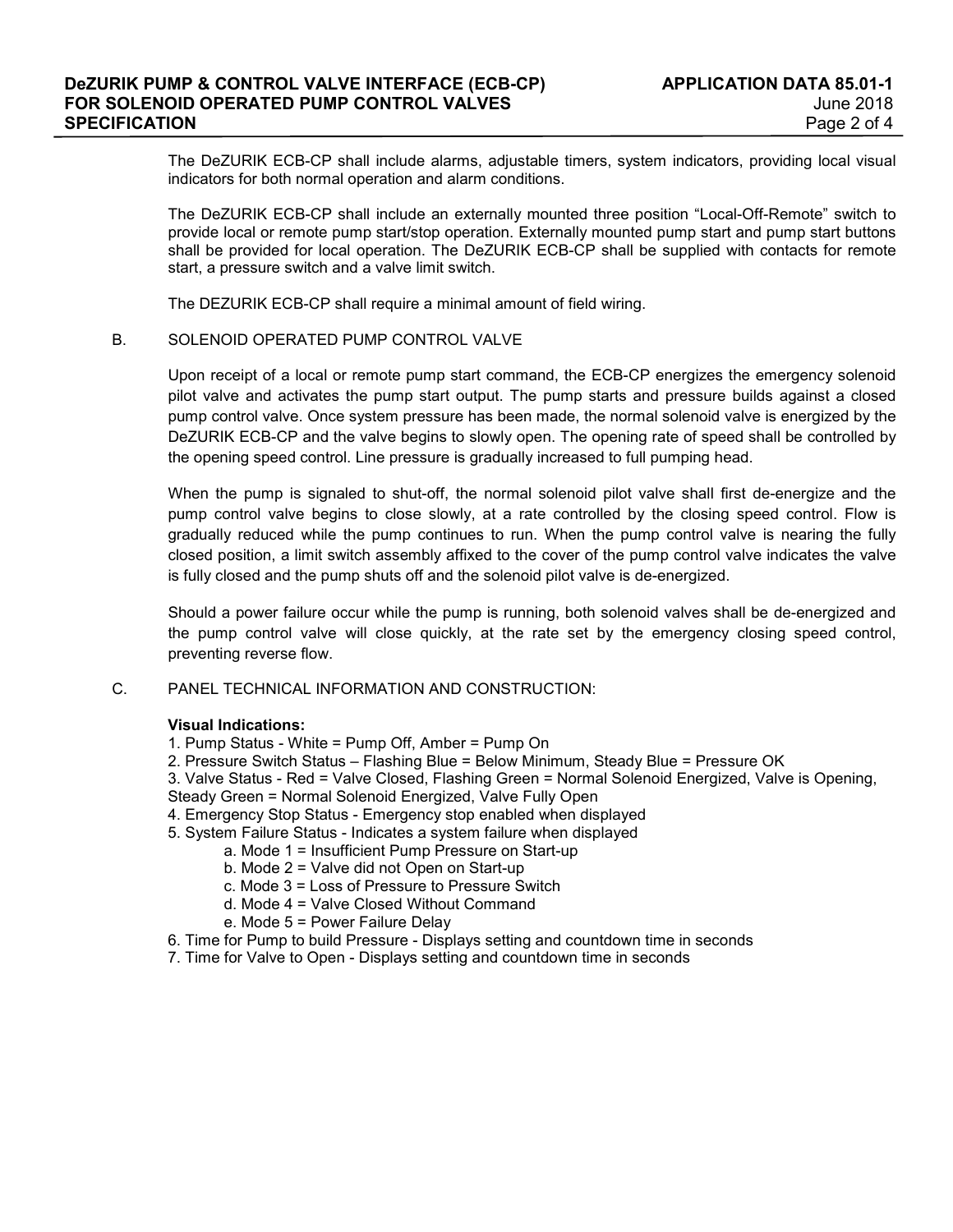#### D. **CONSTRUCTION**:

The DeZURIK ECB-CP shall have remote communication capabilities. The controller shall include six (6) configurable 4-20mA analog inputs; six (6) dry contact digital inputs; four (4) 4-20mA analog outputs; two (2) solid-state relays and two (2) mechanical relays. All inputs and outputs shall have a configuration menu which programs signal name, scaling, engineering units, precision, & filtering.

The DeZURIK ECB-CP shall have a maximum of four (4) PID loops for use with any DeZURIK Pump Control Valve. Each loop shall have the ability to be broken into (4) different control zones with customizable PID parameters in each. Each PID loop shall have an independent output limiting feature which limits the duration a solenoid can remain energized, providing ultimate valve protection.

When specified, an optional heater with integral thermostat shall be provided.

A gasketed emergency shut-down pushbutton shall be provided (locking type, with manual reset). Labeled, screw-type terminal blocks shall be provided for all input and output connections and supply voltage connection. A minimum of (8) spare terminal blocks shall be provided.

The DeZURIK ECB-CP shall have relay outputs capable of Alarm indication to SCADA and shall be capable of generating and sending signal loss warnings and other configurable control actions. Actions (alarm) can include system failures.

The DeZURIK ECB-CP shall have a high speed logging feature which captures all I/O at a maximum sample rate of 1Hz. Captured data shall be downloadable in .csv file format to a portable memory device such as a USB drive or FTP server.

The integral controller in the DeZURIK ECB-CP shall have a color TFT screen to graphically display the valve application with real-time system information. The controller display shall have the ability to show all I/O signal readings, PID settings, I/O configuration settings, along with pump status, pressure switch status, valve status, solenoid status, emergency stop status, system failures, & timers/timer settings.

Security key codes shall be provided to protect against unauthorized changes. An IP-68 rated enclosure shall be provided to house the controller for environmental protection.

Sufficient clearance around the DeZURIK ECB-CP shall be made for adequate access/wiring. Considerations should be made to comply with all the various local codes, standards and best practices.

#### **INPUTS:**

The Pump Control Panel shall be capable of monitoring the following inputs:

- Remote Start Command
- Valve Limit Switch Signal
- Discharge Pressure Switch Signal
- Local Start Pump Command
- Local Stop Pump Command
- Emergency Stop Command

Local inputs shall be entered by means of the integral controller and shall include set-up screen for setting of timers and user-selectable options. If a pressure switch is not used, a jumper can be inserted across its contacts.